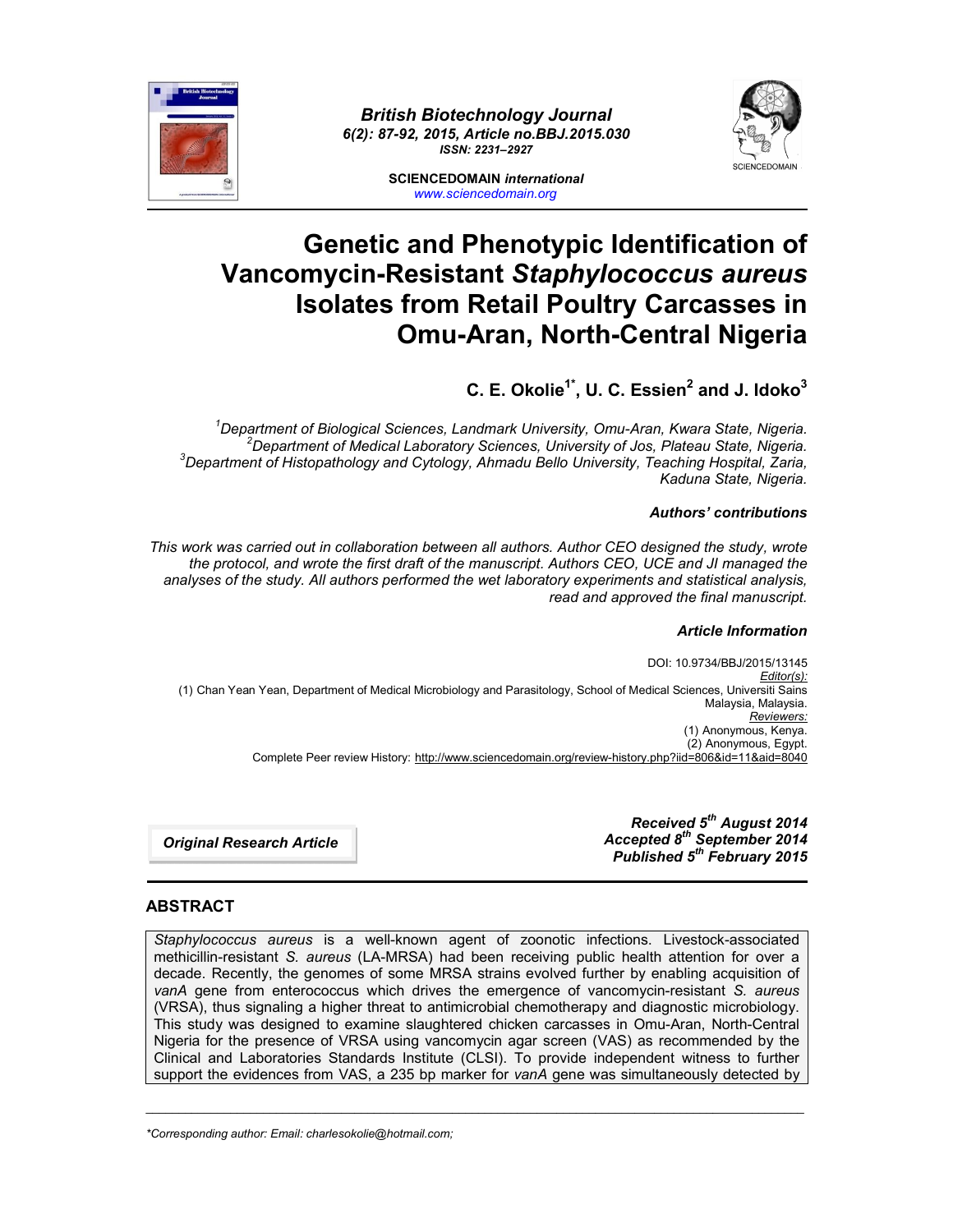PCR. From April 2013 through May 2014, chicken carcasses (n=784) were collected and studied. Among 155 (19.8%) samples which yielded *S. aureus*, VAS and *vanA* PCR methods unequivocally identified VRSA in 22 (14.2%). Compared with 46.2% VRSA report from Zaria, North-Western Nigeria, the incidence of VRSA is much less in Omu-Aran chicken carcasses than those of Zaria. Further investigation in other parts of Nigeria is recommended in order to generate nation-wide data on VRSA in this country.

*Keywords: Staphylococcus aureus; poultry; VRSA; PCR; vancomycin agar screen.*

#### **1. INTRODUCTION**

The evolution of antimicrobial resistant clones in bacteria including the staphylococci is impacting adversely on humans as well as on domesticated animals. Especially interesting is the widespread methicillin resistant *Staphylococcus aureus* (MRSA) strains some of which recently evolved further into vancomycin resistant *S. aureus* (VRSA). Several reports have provided evidences for the mechainism of acquisition of *mecA* gene which drives MRSA as prerequisite to the acquisition via horizontal gene transfer (HGT) of *vanA* gene which encodes staphylococcal vancomycin resistance [1-3]. While the world battles the menace visited upon public health by HGT-associated resistance to antibiotics, the recent report of MRSA which transformed into VRSA within the same patient [4] makes the story of VRSA more complex than MRSA.

Expert reviews have highlighted the need for correct identification of the genetic capacity for and expression of vancomycin resistance in staphylococcal isolates [5,6]. Also, given the high chances of inter-species transmission, livestockassociated *S. aureus* should not be seen as very distant from humans. Furthermore, the frequency of VRSA in domesticated animals should be seen as an emerging threat to food security. The Food and Agricultural Organization (FAO) estimated that domesticated birds in Nigeria with a population of 140 million supplies about one billion eggs and 500,000 metric tons of poultry meat annually [7]. The poultry industry obviously makes meaningful input to Nigeria's economy. Recently we isolated VRSA during routine testing of poultry and human specimens in Omu-Aran. In addition to this new finding, the possibility of emission via the airborne route [8] and there cent report of high prevalence of VRSA among poultry *S. aureus* in Zaria, North-Western Nigeria [9] all informed our interest in investigating chickens in Omu-Aran, North-Central Nigeria for VRSA by random sampling of retail carcasses.

#### **2. MATERIALS AND METHODS**

#### **2.1 Control Bacterial Strains Used in this Study**

Bacterial strains used as controls for this study are listed (Table 1). They include recently isolated strains of VRSA (n=2) harbouring the *vanA* gene and used as PCR positive controls for the gene detection assay as well as the vancomycin agar screen (VAS) method.<br>Coagulase-negative staphylococcus (CoNS) Coagulase-negative staphylococcus strains (n=24) and vancomycin-susceptible *S. aureus* (VSSA) strains (n=22) were used as negative controls.

#### **2.2 Sample Population Size**

Chicken carcasses (n=784) were examined over a period of fourteen months (April 2013 through May 2014). They were obtained at slaughter from the poultry section of Omu-Aran abattoir in New Market, Sabo, Omu-Aran.

#### **2.3 Sample Collection and Transportation**

Following the method of Persoons et al. [10], chicken parts were placed in a disposable sterile bag containing 400 mL of brain-heart infusion (BHI) broth supplemented with nalidixic acid and colistin each at a concentration of 10 μg/mL. At the end of each day of sample collection, all collected samples were transported to the laboratory which is less than 30 minutes away.

#### **2.4 Isolation and Identification of**  *Staphylococcus aureus* **in Samples**

Following overnight incubation of the broth at room temperature (30°C), an aliquot (10.0 μL) was streak-inoculated unto a BHI plate containing 4% NaCl and incubated overnight at 35°C. Based on colonial appearance, discrete colonies suspected to be staphylococci were<br>subiected to conventional identification subjected to conventional identification procedures including Gram staining, catalase, and coagulase tests.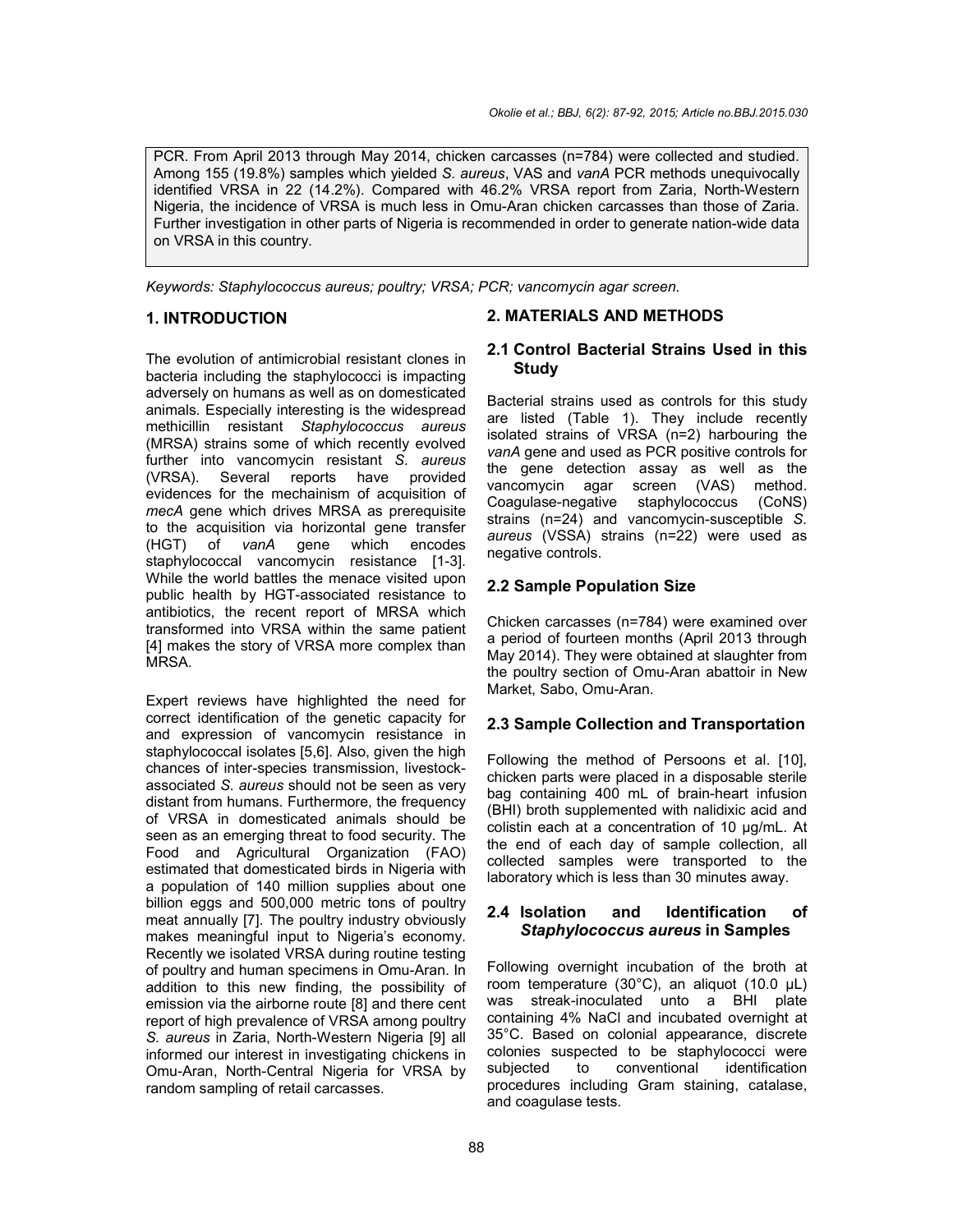| <b>Strain</b>      | Type of                | vanA gene <sup>b</sup> |
|--------------------|------------------------|------------------------|
| identity           | staphylococcus         |                        |
|                    | (CoNS, S. aureus       |                        |
|                    | or VRSA)               |                        |
| Omu-SA1            | S. aureus              |                        |
| Omu-SA2            | S. aureus              |                        |
| Omu-SA3            | S. aureus              |                        |
|                    |                        | -                      |
| Omu-SA4<br>Omu-SA5 | S. aureus<br>S. aureus | -                      |
|                    |                        |                        |
| Omu-SA6<br>Omu-SA7 | S. aureus<br>S. aureus | $\overline{a}$         |
| Omu-SA8            | S. aureus              | -<br>-                 |
| Omu-SA9            | S. aureus              |                        |
| Omu-SA10           | S. aureus              | -                      |
| Omu-SA11           | S. aureus              |                        |
| Omu-SA12           | S. aureus              | -                      |
| Omu-SA13           | S. aureus              | -                      |
| Omu-SA14           | S. aureus              | -                      |
| Omu-SA15           | S. aureus              | -                      |
| Omu-SA16           | S. aureus              |                        |
| Omu-SA17           | S. aureus              | -                      |
| Omu-SA18           | S. aureus              |                        |
| Omu-SA19           | S. aureus              | -                      |
| Omu-SA20           | S. aureus              | -                      |
| Omu-SA21           | S. aureus              | -                      |
| Omu-SA22           | S. aureus              | -                      |
| Omu-VRSA1          | VRSA                   | $\ddot{}$              |
| Omu-VRSA2          | <b>VRSA</b>            | $\ddot{}$              |
| Omu-CoNS1          | CoNS                   | -                      |
| Omu-CoNS2          | CoNS                   | -                      |
| Omu-CoNS3          | CoNS                   | $\overline{a}$         |
| Omu-CoNS4          | CoNS                   | -                      |
| Omu-CoNS5          | CoNS                   | -                      |
| Omu-CoNS6          | CoNS                   |                        |
| Omu-CoNS7          | CoNS                   |                        |
| Omu-CoNS8          | CoNS                   |                        |
| Omu-CoNS9          | CoNS                   | -                      |
| Omu-CoNS10         | CoNS                   | $\overline{a}$         |
| Omu-CoNS11         | CoNS                   | -                      |
| Omu-CoNS12         | CoNS                   |                        |
| Omu-CoNS13         | CoNS                   |                        |
| Omu-CoNS14         | CoNS                   |                        |
| Omu-CoNS15         | CoNS                   |                        |
| Omu-CoNS16         | CoNS                   | -                      |
| Omu-CoNS17         | CoNS                   |                        |
| Omu-CoNS18         | CoNS                   |                        |
| Omu-CoNS19         | CoNS                   |                        |
| Omu-CoNS20         | CoNS                   |                        |
| Omu-CoNS21         | CoNS                   |                        |
| Omu-CoNS22         | CoNS                   |                        |
| Omu-CoNS23         | CoNS                   | -                      |
| Omu-CoNS24         | CoNS                   |                        |

| Table 1. Characteristics of control bacterial |                                                     |  |
|-----------------------------------------------|-----------------------------------------------------|--|
|                                               | strains ( $n=48$ ) used for this study <sup>a</sup> |  |

*aControl strains were isolated and characterized recently in Omu-Aran hospitals and poultry farms. b + means positive, - means negative*

*Okolie et al.; BBJ, 6(2): 87-92, 2015; Article no.BBJ.2015.030*

#### **2.5 Phenotypic Detection of VRSA by Vancomycin Agar Screen (VAS) Method**

The Clinical and Laboratory Standards Institute (CLSI) recommended vancomycin agar screen (VAS) for identification of VRSA [11]. Briefly, vancomycin supplement (Oxoid, Basingstoke, UK) was incorporated into BHIagar to a concentration of 6.0 mg/L. Four VAS plates were inoculated per test sample to provide duplicate plates for the two temperature zones used for isolation. To obtain an inoculum with  $10<sup>4</sup>$  CFU following isolation, standardized (0.5 McFarland) inoculum was diluted by transferring 10 μL of the standardized inoculum into 900 μL of sterile normal saline. VAS test plates were then inoculated with a 10 μL drop of the diluted inoculum by using a micropipette to deliver onto the agar surface, spotting an area of 10mm to 15 mm at the centre of the VAS plate. As soon as they were inoculated, one set of duplicate plates was incubated at 30°C. The second set of duplicate plates was incubated at 35°C. All VAS plates were incubated for 24 hours and examined carefully for evidence of small colonies (>1 colony) or a film of growth, suggesting reduced susceptibility to vancomycin.

#### **2.6 Gene Detection by PCR**

PCR was performed following a recent PCR assay targeting 235 bp marker within the *vanA* gene encoding staphylococcal vancomycin resistance [12]. Briefly, an aliquot (0.5 mL) of 0.5 McFarland standardized bacterial suspension was heated for 10 min at 95°C. Following centrifugation (13000 RPM, 20 s), the supernatant was used as template DNA for PCR amplification on an Eppendorf Mastercycler (Eppendorf, Hamburg, Germany). An initial single cycle for 4 min at 94°C was followed by 40 polymerization cycles consisting of 15 s at 94°C and 10 s at 60°C with a final polymerization at 72°C for 1 min and cooling at 8°C before gel electrophoresis. PCR products were resolved by horizontal submarine electrophoresis (Bio-Rad, USA) at 200 V for 30 min in Agarose gel (2%) containing ethidium bromide (0.5 μg/mL). Following visualization (UV-transilluminator: UVP, Cambridge, UK), gel images were captured with the associated Vision Works™ software. To obtain clean DNA for sequencing, PCR products were purified from Agarose gels using Gen Elute™ according to the manufacturer (Sigma, UK). Sequencing reactions were prepared following the Applied Biosystems Big  $Dye^{TM}$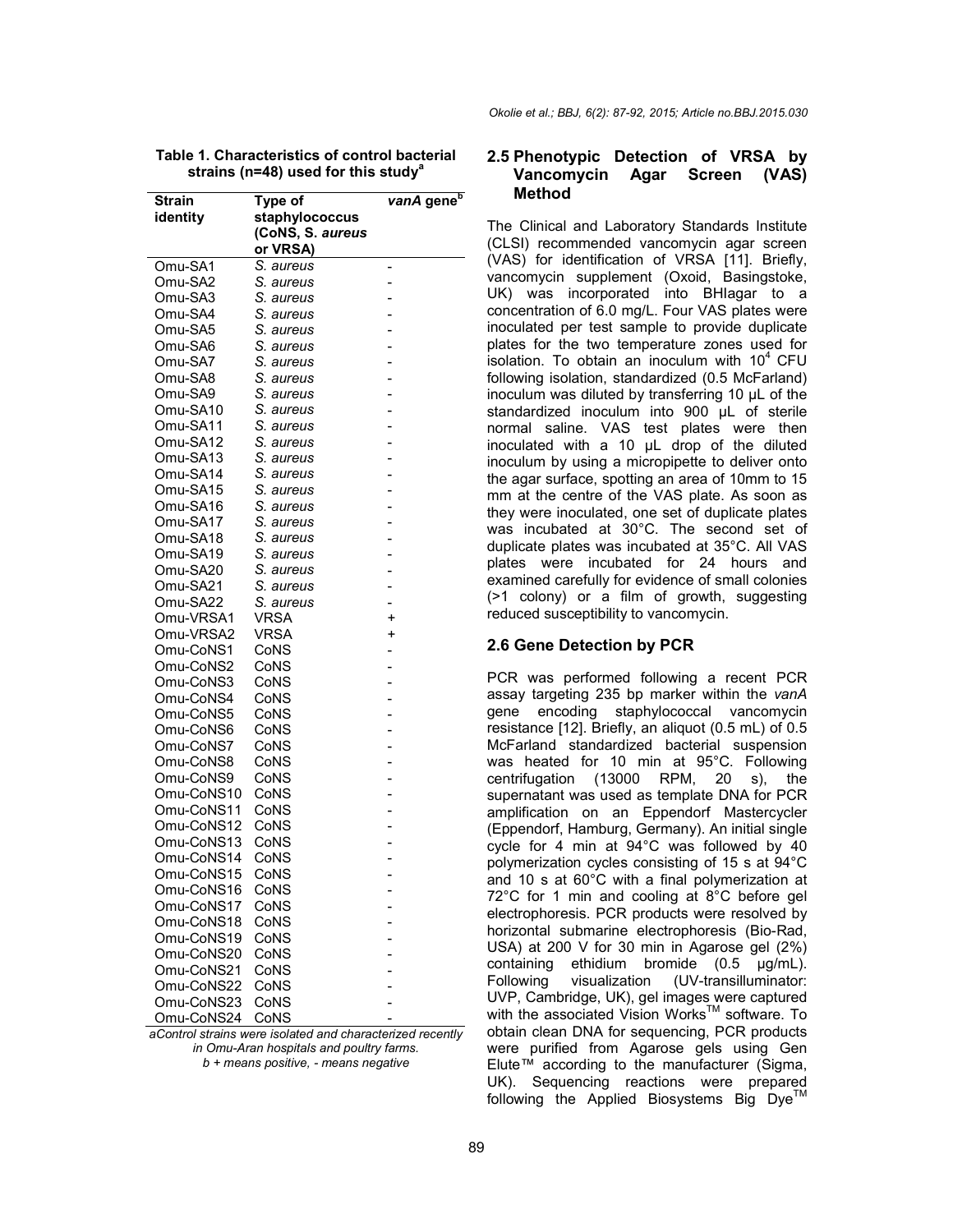protocol. Sequencing reaction was analyzed in a Prism 310 Genetic analyzer (Abbott Laboratories, USA) following which the obtained sequence data was followed by BLAST. I. Sequencing reaction was analyzed in<br>310 Genetic analyzer (Abboories, USA) following which the obtaine<br>ce data was followed by BLAST.<br>ow for direct blind comparison o

To allow for direct blind comparison of independent tests, PCR detection of *vanA* marker from the isolates was performed simultaneously without waiting for VAS to complete. In the end, both VAS and PCR results were examined together to confirm corroboration and/or discrepancies.

#### **3. RESULTS AND DISCUSSION**

#### **3.1 Concordance between** *vanA* **PCR and Identification of VRSA by VAS**

All (100%) of the 48 control staphylococcal strains listed in Table 1 showed absolute concordance between *vanA* PCR and VAS methods. Following on this concordance which is important to ascertain assay accuracy, the collected samples revealed 22 (14.2%) strains of the 155 *S. aureus* isolates were VRSA while the remaining 131 strains were VSSA (Fig. 1).

All the strains identified as VRSA by VAS tested positive for *vanA* gene. *vanA*-negative strains did

boom. Sequencing reaction was analyzed in a not grow on the vancomycin (6 mg/L) agar used tooms to spay and PCR yielded 100% per and PCR yielded for the botained and PCR yielded for the per and PCR yielded tooms and the me for VAS. These findings are nosurprises as the 235 bp *vanA* PCR yielded 100% positive predictive values (100% PPV) and 100% negative predictive value (100% NPV) when it was developed [12]. Several reports show varied levels of correlation between gene detection and agar-based identification of staphylococcal vancomycin-resistant phenotype. In India, report of staphylococcal isolates which expressed vancomycin resistance phenotypically for which detection of *vanA* and *vanB* genes not possible had been published [13]. Failure of PCR to detect the genes encoding vancomycin resistance could be multifactorial ranging from poor priming to absence of the target gene (or sequence) within the genome. However, in another report from India, Saha et al documented what was described as the first successful recovery of VRSA by PCR as well as agar-based phenotypic methods. documented what was described as the first<br>successful recovery of VRSA by PCR as well as<br>agar-based phenotypic methods.<br>**3.2 Monthly Frequencies of VRSA**<br>Between April 2013 and May 2014, 784 samples are nosurprises as the<br>elded 100% positive<br>% PPV) and 100%<br>(100% NPV) when it developed [12]. Several reports show varied<br>is of correlation between gene detection and<br>based identification of staphylococcal<br>pmycin-resistant phenotype. In India, report<br>taphylococcal isolates which expressed<br>pmycin res not possible had been published [13]. Failure of<br>PCR to detect the genes encoding vancomycin<br>resistance could be multifactorial ranging from<br>poor priming to absence of the target gene (or<br>sequence) within the genome. Howev

#### **3.2 Monthly Frequencies of VRSA**

were collected for this study and *S. aureus* was isolated from 155 (19.8%) samples (Table 2).



**Fig. 1. Abundance of** *Staphylococcus aureus* **and VRSA recovered in the study**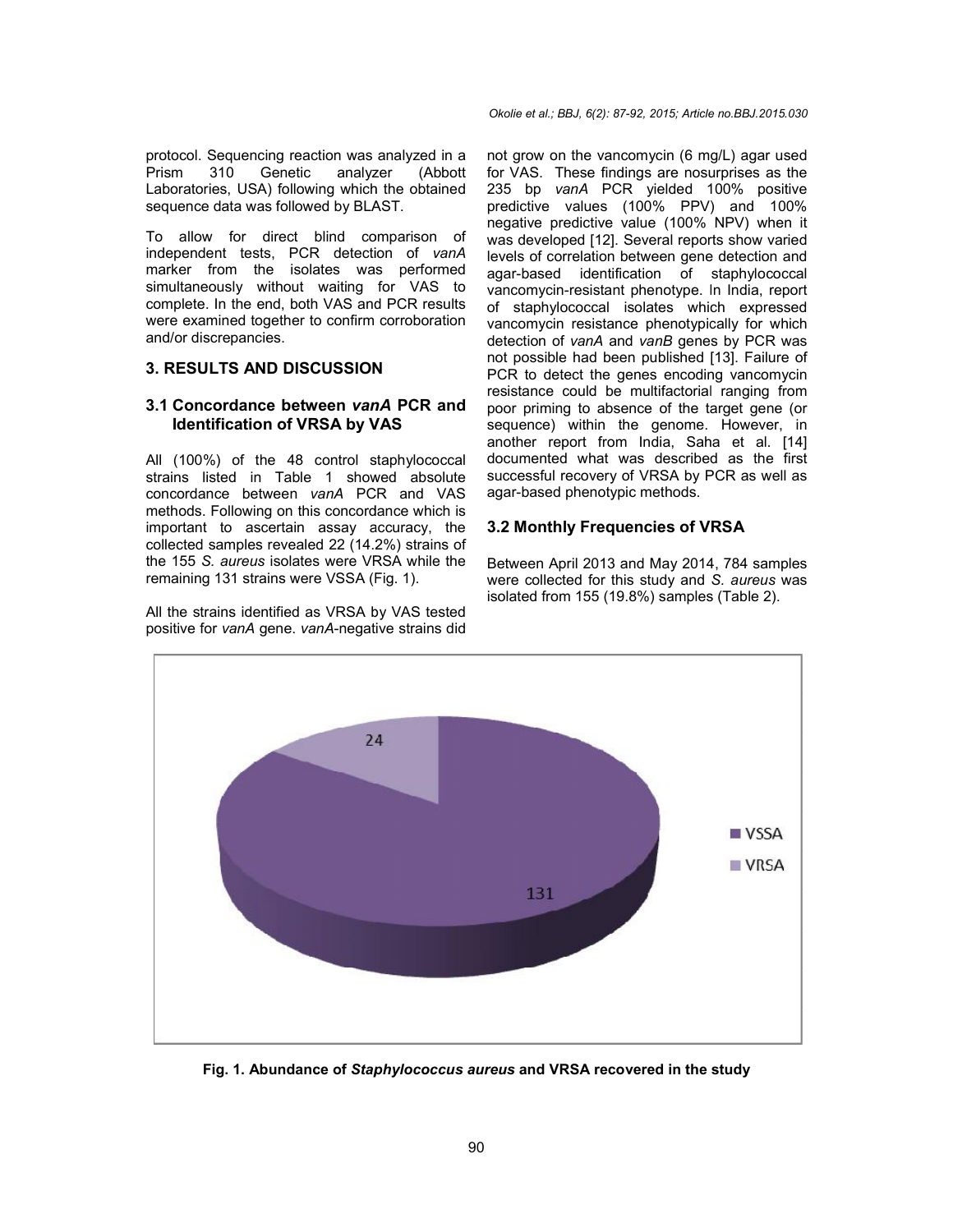| Month of<br>experimentation | Number of<br>samples | Number (%)<br>positive for |             |
|-----------------------------|----------------------|----------------------------|-------------|
|                             | collected            | For                        | For         |
|                             |                      | S. aureus                  | <b>VRSA</b> |
| 2013 April                  | 48                   | 4(14.6)                    | 1(2.1)      |
| 2013 May                    | 55                   | 10 (18.2)                  | 2(3.6)      |
| 2013 June                   | 62                   | 7(11.3)                    | 2(3.2)      |
| 2013 July                   | 65                   | 10(15.4)                   | 3(4.6)      |
| 2013 August                 | 58                   | 10 (17.2)                  | 2(3.4)      |
| 2013 September              | 54                   | 11 (20.4)                  | 2(3.7)      |
| 2013 October                | 58                   | 11 (19.0)                  | 0(0.0)      |
| 2013 November               | 57                   | 14 (24.6)                  | 3(5.3)      |
| 2013 December               | 52                   | 15 (28.8)                  | 1(1.9)      |
| 2014 January                | 55                   | 9(16.4)                    | 1(1.8)      |
| 2014 February               | 54                   | 11(20.4)                   | 1(1.9)      |
| 2014 March                  | 54                   | 15 (27.8)                  | 2(3.7)      |
| 2014 April                  | 58                   | 11 (19.0)                  | 2(3.4)      |
| 2014 May                    | 54                   | 17 (31.5)                  | 2(3.7)      |

| Table 2. Monthly prevalence of S. aureus and |  |
|----------------------------------------------|--|
| VRSA isolates from poultry carcasses         |  |

Although our findings show low prevalence of VRSA compared with the Zaria study which reported 46.2% VRSA [9], it still calls for attention in the use of antibiotics in animal production. Despite the efforts of the National Agency for Food and Drug Administration and Control (NAFDAC) especially in human drug (mis) use, it seems that more effort needs to be applied to the regulation of drug use in food animal production. However, given the low level of hygiene in poor settings

(http://www.who.int/water\_sanitation\_health/hygi ene/en/), of which this part of Nigeria is not excluded, the VRSA could also be of origins other than food animal production. It could even be one of the repercussions of poor hygiene.

#### **4. CONCLUSION**

Studies of *Staphylococcus aureus* isolates from retail chicken carcasses have been reported elsewhere, most of which showed varying levels of resistance to antibiotics including methicillin [15-17]. The report of 46.2% VRSA in Zaria chickens by Otaluetal (2011) is probably the first in Nigeria. Whether they originate from poor hygiene or from uncontrolled and indiscriminate sale and use of antibiotics as the authors mentioned, larger scale testing for the presence of antibiotic resistance especially VRSA in animals is recommended. As VRSA in humans is not widespread at the moment, the possibility of inter-species transmission of *S. aureus*, makes the recommendation for further investigations imperative.

#### **COMPETING INTERESTS**

Authors have declared that no competing interests exist.

#### **REFERENCES**

- 1. Shoji M, Cui L, Iizuka R, Komoto A, Neoh H, Watanabe Y, et al. *walK* and *clpP* Mutations Confer Reduced Vancomycin Susceptibility in *Staphylococcus aureus*. Antimicrob Agents Chemother. 2011;55(8):3870–81.
- 2. Gardete S, Kim C, Hartmann BM, Mwangi M, Roux CM, Dunman PM, et al. Genetic Pathway in Acquisition and Loss of Vancomycin Resistance in a Methicillin Resistant *Staphylococcus aureus* (MRSA) Strain of Clonal Type USA300. PLoS Pathog. 2012;8(2):e1002505.
- 3. Kobayashi SD, Musser JM, De Leo FR. Genomic analysis of the emergence of vancomycin-resistant *Staphylococcus aureus.* mBio. 2012;3(4):e00170-12.
- 4. Rossi F, Diaz L, Wollam A, Panesso D, Zhou Y, Rincon S, et al. Transferable vancomycin resistance in a communityassociated MRSA lineage. N Engl J Med. 2014;370(16):1524-31.
- 5. Howden BP, Davies JK, Johnson PDR, Stinear TP, Grayson ML. Reduced Vancomycin Susceptibility in *Staphylococcus aureus*, Including Vancomycin-Intermediate and Heterogeneous Vancomycin-Intermediate<br>Strains: Resistance Mechanisms. Strains: Resistance Mechanisms,<br>Laboratory Detection. and Clinical Laboratory Detection, and Implications. ClinMicrobiol Rev. 2012;23(1):99–139.
- 6. Winstanley T, Courvalin P. Expert systems in clinical microbiology. Clin. Microbiol. Rev. 2011;24(3):515-56.
- 7. Food and Agricultural Organization. Poultry Sector Country Review (Nigeria). FAO Animal Production and Health Division, Food and Agricultural Organization of the United Nations, Rome; 2008.
- 8. Friese A, Schulz J, Zimmermann K, Tenhagen B-A, Fetsch A, Hartung J, et al. of Livestock-Associated Methicillin-Resistant Staphylococcus aureus in Turkey and Broiler Barns and Contamination of Air and Soil Surfaces in Their Vicinity. Appl. Environ. Microbiol. 2013;79(8):2759-66.